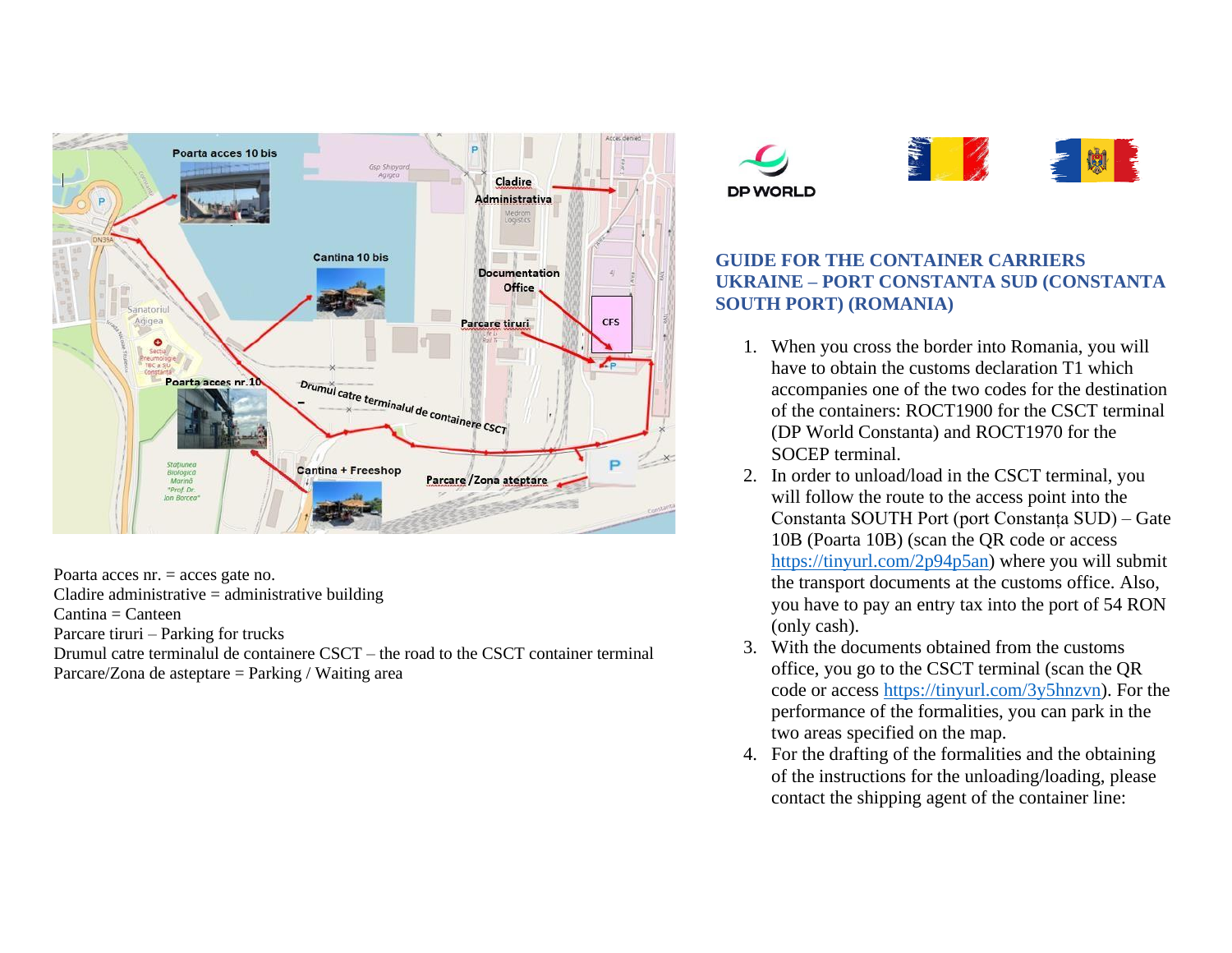- CMA CGM: +40 726 386 453 COSCO: +40 751 072 569 EME: +40 728 111 490, +40 241 550 273 (office) EVG: +40 755 059 176, +40 241 511 399 (office) HLL: +40 724 325 259 MSC: +40 722 602 565 MSK: +40 724 283 116, +40 730 070 044 YML: +40745 233 424, +40 241 601 440 (office) ZIM: +40 737 249 284
- 9. For your safety, it is mandatory to comply with these rules:
- wear the protection equipment comprising the HiVis jacket, helmet and safety footwear
- the maximum driving speed is of 30 km/hour, respectively 5 km/hour in certain areas
- wear the safety belt correctly
- smoking is forbidden, including in the cabin
- it is strictly forbidden the exit the cabin, with the exception of the container unlocking/locking stations and for the adjustment of the trailer
- it is strictly forbidden to use the telephone for calls and writing of messages when driving
- comply with the posts, road signs and the instructions of the terminal staff
- the equipment and the vehicles from the terminal always have priority
- 10. After the conclusion of the operations, drive within the shortest period of time to the exit, but not before you fix/lash the container on the trailer in the locking area
- 11. At the exit from the terminal, you will contact the shipping agent to obtain the container specification.

Please share the link to this document to all interested parties: <https://www.dpworld.com/constanta/services>



Gate 10B



- 5. After the obtaining of the PIN code corresponding to the scheduling of the unloading/loading into the terminal from the shipping agent, you go to the Documentation office of the CSCT terminal for:
	- The presentation of the customs document
	- The performance of the training and of the testing
	- The registration of the means of transport
- 6. After that, you go, at the hour scheduled, to the entry point into the terminal. If, when getting near it, the barrier does not lift itself, follow the instructions from the info kiosk.
- 7. After the barrier, you go to the main gate where you obtain the ticket with the unloading/loading position.
- 8. For the orientation into the terminal in accordance with the position from the ticket, you can use the WAZE app, by keying in the destination field as follows: